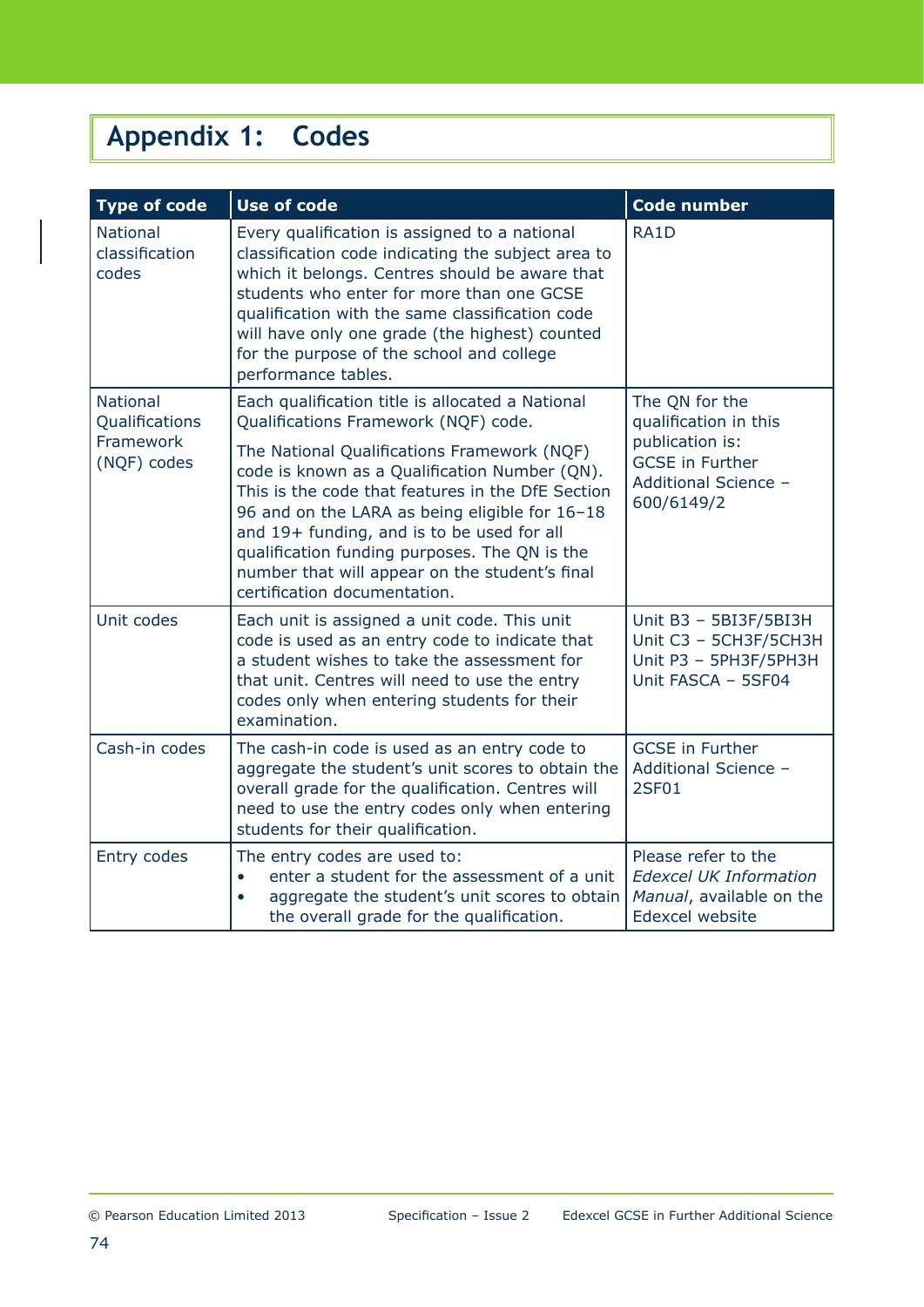# **Appendix 2: How Science Works mapping**

| <b>How Science</b><br><b>Works reference</b><br>(see page 10) | <b>Unit B3 specification reference</b>                                                         |
|---------------------------------------------------------------|------------------------------------------------------------------------------------------------|
| 1                                                             | 1.28, 2.8, 2.12, 2.14, 2.16, 3.4, 3.9, 3.11, 3.12                                              |
| $\overline{2}$                                                | 1.18, 1.19, 1.20, 1.23, 1.27, 1.30, 2.4, 2.6, 2.12, 2.14, 2.16, 2.17,<br>2.18                  |
| 3                                                             | 1.8, 1.13, 1.18, 1.19, 2.16, 2.17                                                              |
| 4                                                             | 2.16, 2.18                                                                                     |
| 5                                                             | 1.28, 2.8, 3.4, 3.9, 3.11, 3.12                                                                |
| 6                                                             | 1.28, 2.8, 2.16, 3.4, 3.9, 3.11, 3.12                                                          |
| $\overline{7}$                                                | 1.28, 2.8, 3.4, 3.9, 3.11, 3.12                                                                |
| 8                                                             | 1.28, 2.8, 2.16, 3.4, 3.9, 3.11, 3.12                                                          |
| 9                                                             | Throughout the unit                                                                            |
| 10                                                            | 1.23, 1.26, 1.28, 2.8, 3.4, 3.9, 3.11, 3.12                                                    |
| 11                                                            | 1.18, 1.19, 1.23, 1.26, 1.28, 2.8, 2.16, 3.4, 3.9, 3.11, 3.12                                  |
| 12                                                            | 1.4, 1.16, 1.22, 1.25, 1.29, 2.16, 3.5, 3.7, 3.10, 3.11, 3.12, 3.15, 3.16,<br>3.17, 3.18, 3.19 |
| 13                                                            | 1.4, 1.16, 1.22, 2.16, 3.16, 3.17                                                              |
| 14                                                            | 1.20, 1.27, 2.12, 2.14, 2.15, 2.16                                                             |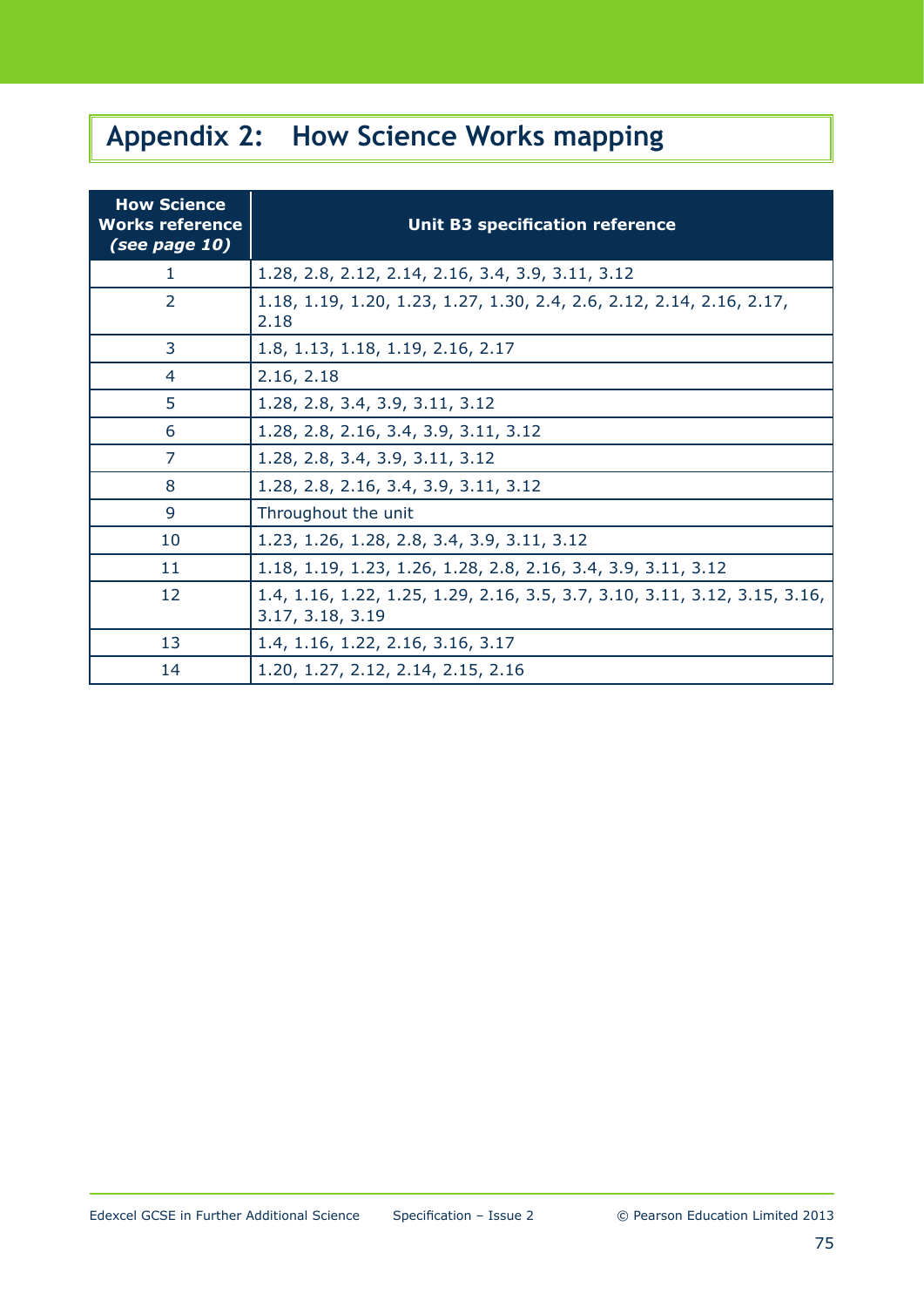| <b>How Science</b><br><b>Works reference</b><br>(see page 10) | <b>Unit C3 specification reference</b>                                                                                          |
|---------------------------------------------------------------|---------------------------------------------------------------------------------------------------------------------------------|
| 1                                                             | 1.3, 1.4, 2.6, 2.14, 3.8, 3.12, 5.2, 5.9                                                                                        |
| 2                                                             | 1.4, 2.6, 2.7, 2.14, 3.8, 3.12, 4.1, 5.9                                                                                        |
| 3                                                             | 2.4, 2.7, 3.2, 3.11, 4.7, 4.8, 4.9, 4.10, 5.10, 5.14, 5.17, 5.19                                                                |
| 4                                                             | 5.4                                                                                                                             |
| 5                                                             | 1.4, 2.6, 2.10, 2.11, 2.13, 2.14, 3.8, 3.12, 5.2                                                                                |
| 6                                                             | 1.4, 2.1, 2.6, 2.14, 3.8, 3.12                                                                                                  |
| 7                                                             | 0.5, 0.6, 1.4, 2.6, 2.14, 3.8, 3.12                                                                                             |
| 8                                                             | 1.4, 2.6, 2.14, 3.8, 3.12, 4.2, 5.2                                                                                             |
| 9                                                             | Throughout the unit                                                                                                             |
| 10                                                            | 0.2, 0.3, 0.4, 1.4, 2.1, 2.6, 2.7, 2.8, 2.9, 2.14, 2.15, 3.5, 3.8, 3.12,<br>4.1, 4.2, 4.3, 5.2                                  |
| 11                                                            | 0.1, 0.2, 0.3, 0.4, 1.4, 2.1, 2.6, 2.7, 2.8, 2.9, 2.14, 2.15, 3.3, 3.4, 3.5,<br>3.8, 3.12, 4.1, 4.2, 4.3, 5.2, 5.10, 5.14, 5.17 |
| 12                                                            | 1.5, 2.3, 2.5, 3.6, 3.7, 3.13, 3.14, 4.4, 4.5, 4.10, 5.4, 5.6, 5.7, 5.12,<br>5.15, 5.16, 5.18, 5.20                             |
| 13                                                            | 1.5, 4.5, 4.10, 5.4, 5.7, 5.16                                                                                                  |
| 14                                                            | 2.7, 4.1, 4.5, 5.4, 5.10                                                                                                        |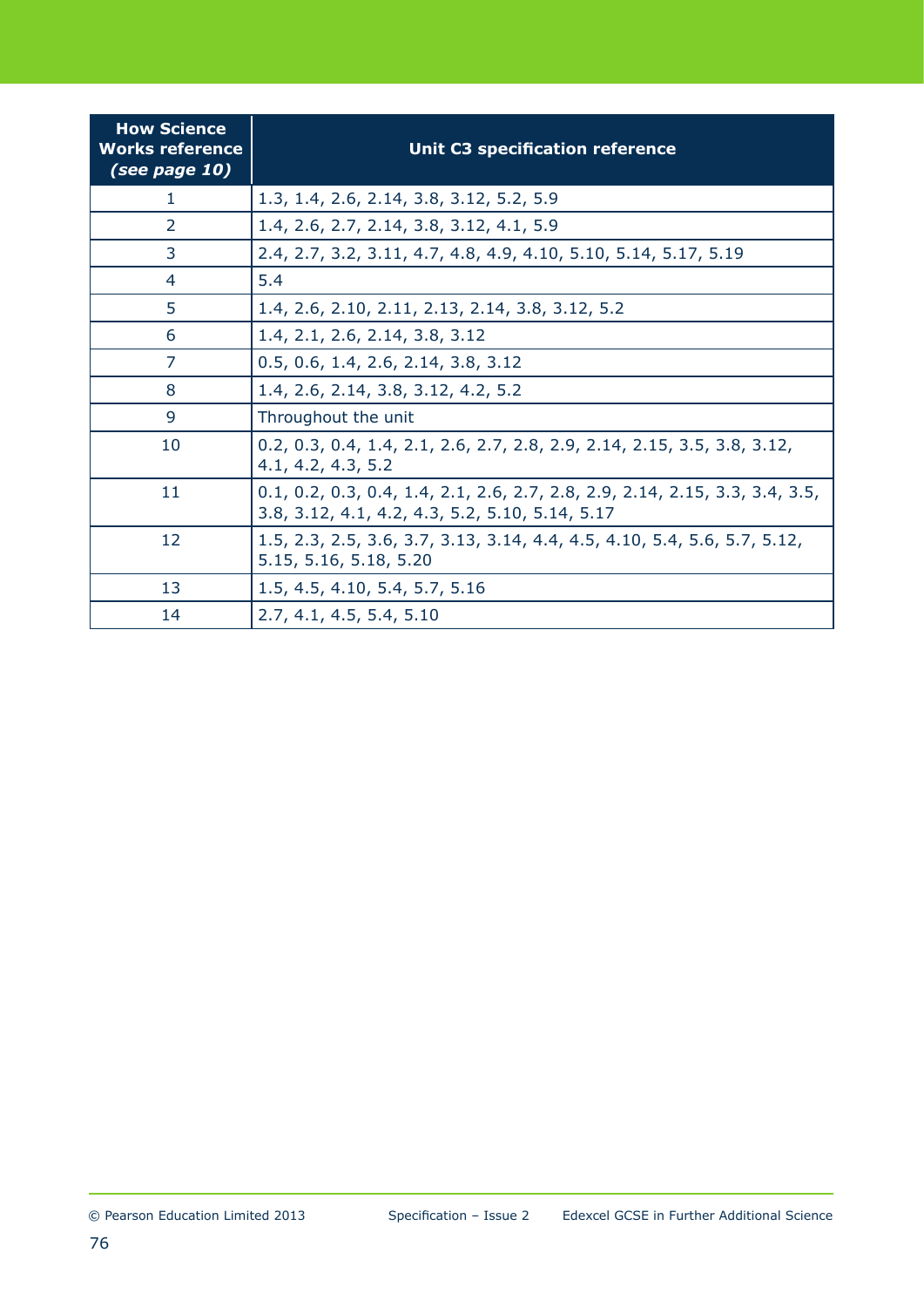| <b>How Science</b><br><b>Works reference</b><br>(see page 10) | <b>Unit P3 specification reference</b>                                                              |
|---------------------------------------------------------------|-----------------------------------------------------------------------------------------------------|
| 1                                                             | 1.8, 1.17, 1.18, 3.10, 3.12, 3.13, 4.12, 5.7, 5.9                                                   |
| 2                                                             | 1.8, 3.10, 3.12, 3.13, 4.1, 5.7, 5.9                                                                |
| 3                                                             | 1.8, 1.13, 1.14, 1.15, 3.2, 3.5, 3.6, 3.10, 3.12, 3.13, 3.14, 3.15, 3.16                            |
| 4                                                             | 4.1                                                                                                 |
| 5                                                             | 1.8, 1.17, 1.18, 4.12, 5.7, 5.9                                                                     |
| 6                                                             | 1.8, 1.17, 1.18, 4.12, 5.7, 5.9                                                                     |
| 7                                                             | 1.8, 1.18, 4.12, 5.7, 5.9                                                                           |
| 8                                                             | 1.8, 1.18, 4.12, 5.7, 5.9                                                                           |
| 9                                                             | Throughout the unit                                                                                 |
| 10                                                            | 1.4, 1.7, 1.8, 1.9, 1.18, 2.4, 2.5, 2.11, 3.7, 3.8, 4.12, 5.5, 5.7, 5.8,<br>5.9, 5.10, 5.11, 5.12   |
| 11                                                            | 1.8, 1.9, 1.13, 1.14, 1.15, 1.18, 2.4, 2.5, 2.11, 3.8, 5.5, 5.7, 5.8, 5.9,<br>5.10, 5.11, 5.12      |
| 12                                                            | 1.14, 1.18, 1.19, 1.20, 2.9, 2.10, 2.12, 2.14, 3.1, 3.20, 3.21, 3.22,<br>3.23, 3.24, 4.6, 4.8, 5.12 |
| 13                                                            | 1.14, 1.18, 1.20, 2.8, 2.12, 3.1, 3.21, 3.22, 3.24, 4.6, 4.8                                        |
| 14                                                            | 3.21, 3.22, 3.23, 3.24, 4.1, 4.2                                                                    |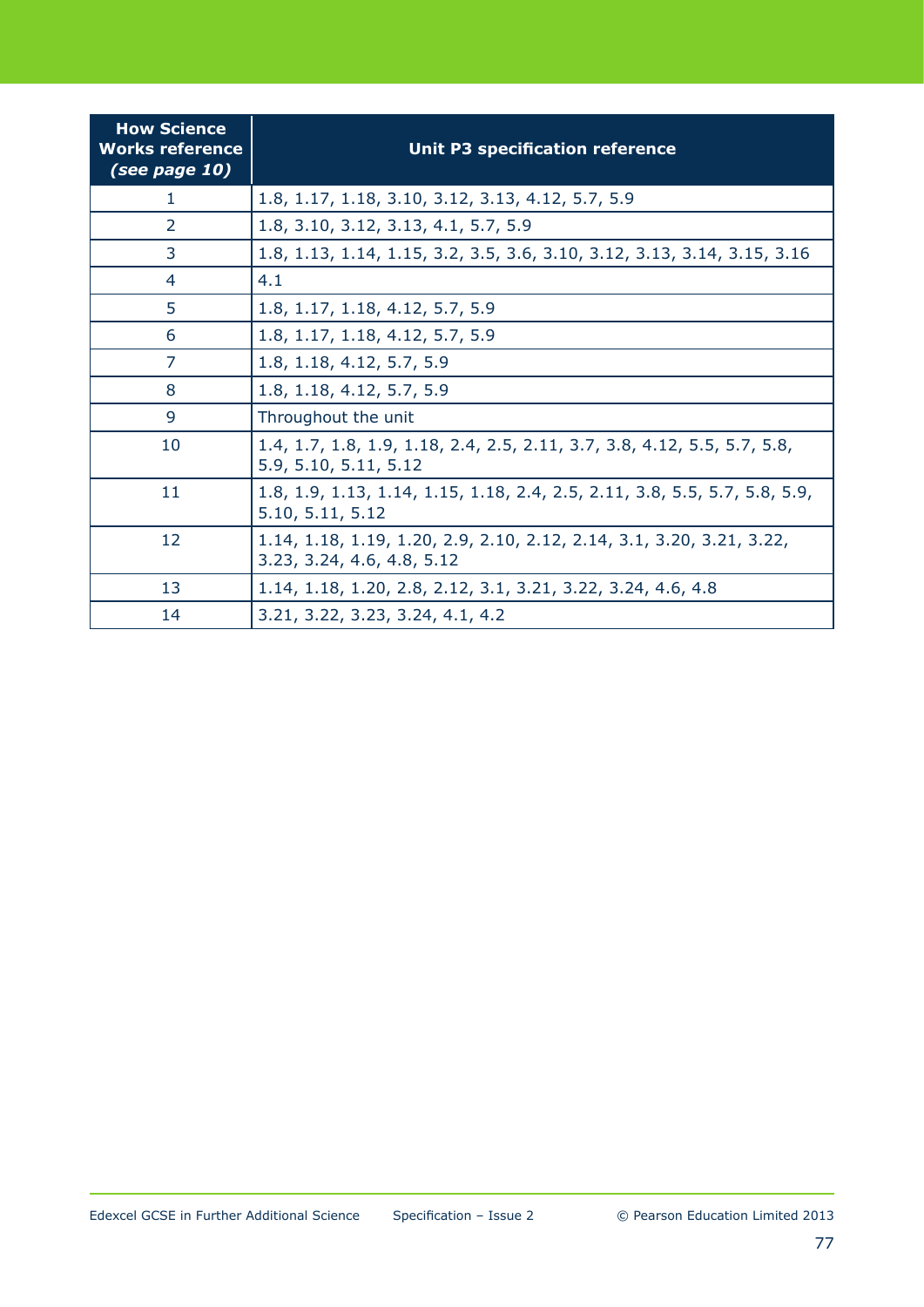# **Appendix 3: Mathematical skills mapping**

| <b>Mathematical</b>               | <b>Unit specification reference</b>            |                                              |                                                                                                      |  |  |  |  |
|-----------------------------------|------------------------------------------------|----------------------------------------------|------------------------------------------------------------------------------------------------------|--|--|--|--|
| skills reference<br>(see page 11) | <b>B3</b>                                      | C <sub>3</sub>                               | P <sub>3</sub>                                                                                       |  |  |  |  |
| ı                                 |                                                | 2.1, 2.6, 2.14, 2.15,<br>3.12, 4.1, 4.2, 4.3 | 1.4, 1.7, 1.8, 1.9,<br>2.15, 2.4, 2.5, 3.14,<br>3.4, 5.5, 5.7, 5.8, 5.9,<br>5.10, 5.11               |  |  |  |  |
| $\overline{2}$                    |                                                | 2.1, 2.6, 2.8, 2.9,<br>2.15, 3.12            | 1.4, 1.7, 1.8, 1.9,<br>2.15, 2.4, 2.5, 3.14,<br>3.4, 5.5, 5.7, 5.8, 5.9,<br>5.10, 5.11               |  |  |  |  |
| 3                                 | 1.28, 2.8, 3.4, 3.9,<br>3.11, 3.12             | 2.1, 2.8, 2.9, 2.14,<br>2.15, 4.2, 4.3       | 1.4, 1.7, 1.8, 1.9,<br>2.15, 2.4, 2.5, 3.14,<br>3.4, 3.8, 5.5, 5.7, 5.8,<br>5.9, 5.10, 5.11          |  |  |  |  |
| 4                                 |                                                | 2.1, 2.8, 2.9, 2.14,<br>2.15                 | 1.4, 1.7, 1.8, 1.9,<br>2.15, 2.4, 2.5, 2.11,<br>3.14, 3.4, 5.5, 5.7,<br>5.8, 5.9, 5.10, 5.11         |  |  |  |  |
| 5                                 |                                                |                                              | 1.4, 1.7, 1.8, 1.9,<br>2.15, 2.4, 2.5, 3.14,<br>3.4, 5.5, 5.7, 5.8, 5.9,<br>5.10, 5.11               |  |  |  |  |
| 6                                 | 3.3                                            | 0.2, 0.3, 0.4, 3.5                           | 1.4, 1.7, 1.8, 1.9,<br>2.15, 2.4, 2.5, 3.14,<br>3.4, 5.5, 5.7, 5.8, 5.9,<br>5.10, 5.11               |  |  |  |  |
| $\overline{7}$                    | 1.28, 2.8, 3.4, 3.9,<br>3.11, 3.12             | 2.14, 2.15                                   |                                                                                                      |  |  |  |  |
| 8                                 | 1.28, 2.8, 3.4, 3.9,<br>3.11, 3.12             | 2.1, 2.7, 2.14, 2.15,<br>3.12                | 1.4, 1.7, 1.8, 1.9,<br>2.15, 2.4, 2.5, 3.14,<br>3.4, 5.5, 5.7, 5.8, 5.9,<br>5.10, 5.11               |  |  |  |  |
| 9                                 | 1.26, 1.28, 2.8, 2.18,<br>3.4, 3.9, 3.11, 3.12 | 3.12                                         | 1.4, 1.7, 1.8, 1.9,<br>1.17, 2.15, 2.4, 2.5,<br>2.7, 3.14, 3.4, 5.5,<br>5.7, 5.8, 5.9, 5.10,<br>5.11 |  |  |  |  |
| 10                                |                                                | 2.1, 2.8, 2.9, 2.15,<br>3.12, 4.2, 4.3       | 1.4, 1.7, 1.8, 1.9, 2.4,<br>2.5, 2.15, 3.14, 3.4,<br>5.5, 5.7, 5.8, 5.9,<br>5.10, 5.11               |  |  |  |  |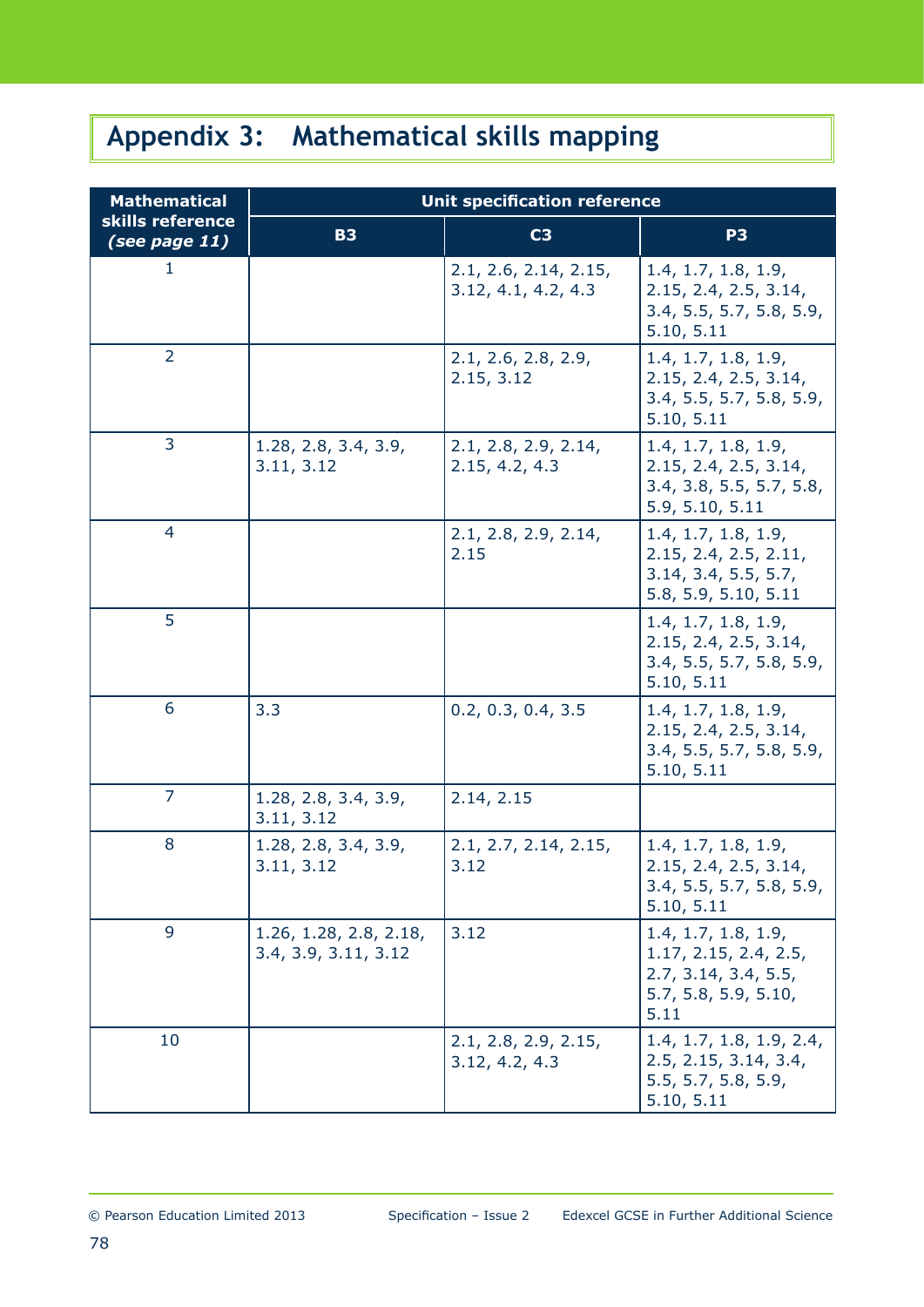| <b>Mathematical</b>               | <b>Unit specification reference</b>                                                                          |                                        |                                                                                              |  |  |  |  |
|-----------------------------------|--------------------------------------------------------------------------------------------------------------|----------------------------------------|----------------------------------------------------------------------------------------------|--|--|--|--|
| skills reference<br>(see page 11) | <b>B3</b>                                                                                                    | C <sub>3</sub>                         | P <sub>3</sub>                                                                               |  |  |  |  |
| 11                                | 1.26, 1.28, 2.8, 2.18,<br>3.3, 3.4, 3.9, 3.11,<br>3.12                                                       | 3.12                                   | 1.4, 1.7, 1.8, 1.9,<br>1.17, 2.4, 2.5, 2.15,<br>3.14, 3.4, 5.5, 5.7,<br>5.8, 5.9, 5.10, 5.11 |  |  |  |  |
| 12                                | 1.10, 1.12, 1.23, 1.26,<br>1.28, 1.29, 1.30, 1.31,<br>1.32, 1.33, 2.8, 2.18,<br>3.3, 3.4, 3.9, 3.11,<br>3.12 | 3.12                                   | 1.4, 1.7, 1.8, 1.9,<br>1.17, 2.4, 2.5, 2.15,<br>3.14, 3.4, 5.5, 5.7,<br>5.8, 5.9, 5.10, 5.11 |  |  |  |  |
| 13                                |                                                                                                              |                                        |                                                                                              |  |  |  |  |
| 14                                |                                                                                                              |                                        | 1.4, 1.7, 1.8, 1.9, 2.4,<br>2.5, 2.15, 3.14, 3.4,                                            |  |  |  |  |
| 15                                | 3.4                                                                                                          |                                        | 1.4, 1.7, 1.8, 1.9, 2.4,<br>2.5, 2.15, 3.14, 3.4,<br>5.5, 5.7, 5.8, 5.9,<br>5.10, 5.11       |  |  |  |  |
| 16                                |                                                                                                              |                                        | 5.10, 5.11                                                                                   |  |  |  |  |
| 17                                |                                                                                                              | 2.1, 2.8, 2.9, 2.15,<br>3.12, 4.2, 4.3 | 1.4, 1.7, 1.8, 1.9, 2.4,<br>2.5, 2.15, 3.4, 3.14,<br>5.5, 5.7, 5.8, 5.9,<br>5.10, 5.11       |  |  |  |  |
| 18                                |                                                                                                              |                                        | 1.4, 1.7, 1.8, 1.9,<br>2.4, 2.5, 2.15, 3.4,<br>3.14, 5.5, 5.7, 5.8, 5.9,<br>5.10, 5.11       |  |  |  |  |
| 19                                |                                                                                                              |                                        |                                                                                              |  |  |  |  |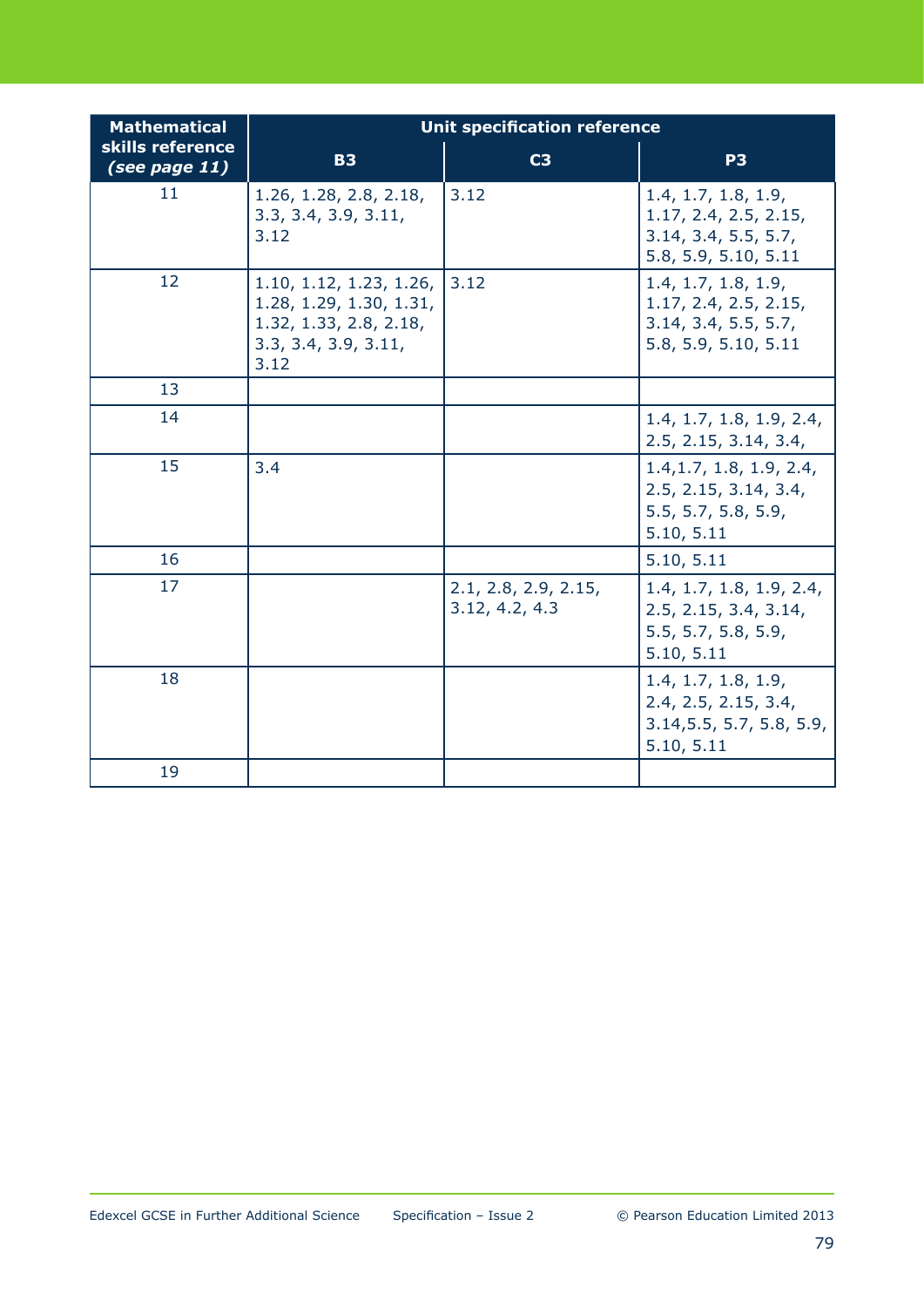## **Appendix 4: The periodic table of the elements**

| 0      | 운통♡<br>4             | ខ្ល <b>៖</b> ទី ៦                                               | 순 호 <sub>분</sub> 능                                             | 조종영<br>ಥೆ                       | ភូ <b>ខ</b> ្ទុំ ង                       | <u>ន</u> ្ត<br>ស្រុក និង                    |                                                                       |
|--------|----------------------|-----------------------------------------------------------------|----------------------------------------------------------------|---------------------------------|------------------------------------------|---------------------------------------------|-----------------------------------------------------------------------|
|        |                      | တ္။⊾နီ့သ                                                        | 35.5                                                           | <b>ង</b> ៖្ទឹង<br>80            | $\frac{5}{2} - \frac{2}{3}$ 33           | a‡≝<br>∑∡                                   |                                                                       |
| 6      |                      | (္က ဝ ္ခ်ီ့ ∞                                                   | အ္က က ္ခ်ဳ က်                                                  | 79<br><b>Se</b><br>¥,           | $^{28}_{\text{H}}$ ng $^{29}_{\text{H}}$ | ಶ್ವಾ<br>ಶ್ವಾ                                |                                                                       |
| 5      |                      | 후 z ‱                                                           | shasphoru<br>15<br>5<br>Δ.                                     | 75<br><b>AS</b><br>33           | ភ្នំ នូវ<br>ក្នុង                        | ក្តុ<br>ក្តុំ ខេ                            | authenticated                                                         |
| 4      |                      | န်<br>နို<br>ူ ပ                                                | ឌ ឆ <b>ូ</b><br>4                                              | $\frac{3}{6}$<br>32             | ទី ទួ ≋ ន                                | <u>ន្ត្រី ៖</u> ន                           | Elements with atomic numbers 112-116 have been reported but not fully |
| S      |                      | <b>က</b> နို့ က<br>Ξ                                            | $\frac{A}{\text{a} \cdot \text{b} \cdot \text{c}}$<br>£,<br>27 | <b>దొ</b> క్జే స్<br>20         | 눈 드들 삶                                   | 왕⊨ ៖ ஐ                                      |                                                                       |
|        |                      |                                                                 |                                                                | <b>ន ។</b> ៖ ន                  | $72$ $\frac{2}{3}$ $\frac{2}{3}$         | <u>័</u> 5 ធ្វើខ                            |                                                                       |
|        |                      |                                                                 |                                                                | 63.5<br>ಕ ಕ್ಷಿ                  | 5 5 4 7<br>5 7 7 7                       | ्र दे इष्ट                                  | $[272]$<br>Rg<br><sub>romponium</sub><br>$\frac{1}{11}$               |
|        |                      |                                                                 |                                                                | ⊗ ₹∛≀ฐ                          | Pd<br>paladium<br>106<br>46              | 80 <b>포</b> 홀                               | $[271]$<br>$\frac{\text{Ds}}{\text{ms}}$                              |
|        |                      |                                                                 |                                                                | ឌ ៜ៖្ទី ឯ                       | ទ្ធ <b>ឌ</b> ្ទឹង                        | 정 = 출노                                      | [268]                                                                 |
|        | $ \pm$ $\frac{6}{5}$ |                                                                 |                                                                | នកទេន                           | Ru<br>uthenium<br>έś<br>4                | $\frac{8}{100}$<br>190<br>76                | $\frac{277}{255}$                                                     |
|        |                      |                                                                 |                                                                | anganese<br>ξ<br>55<br>25       | [98]<br>T <b>c</b><br>"<br>43            | <u>88 ಕಿತ್ಯ</u>                             | <u>ន្ត្រី ត</u> រ៉ូទ                                                  |
|        |                      |                                                                 |                                                                | ន ភូមិ<br>និង<br>24             | maybdenum<br>42<br>å<br>8                | $\frac{1}{24}$ $\geq$ $\frac{1}{24}$ $\leq$ | <b>Sg</b><br>29<br>106<br>[266]                                       |
|        | Key                  | atomic (proton) number<br>relative atomic mass<br>atomic symbol |                                                                | ranadium<br>23<br>><br>오        | $\mathbf{B}$<br>3<br>41                  | $\frac{181}{1a}$<br>73                      | 262]<br><b>Da</b> fils<br>195                                         |
|        |                      |                                                                 |                                                                | ឌុ⊨៛្ទ្គីន                      | ភូ <b>ដ</b> ៃ<br>ត                       | 은 포틀 2                                      | $[261]$<br><b>Rf</b><br>104                                           |
|        |                      |                                                                 |                                                                | <del>ប</del> ្ទុង និង           | ឌ ≻ ៖្ថ័្ត                               | នី <b>ដ</b> ៃ<br>នៅ                         | 27]<br>24<br>88                                                       |
| $\sim$ |                      |                                                                 | 24<br>Mg<br>‱                                                  | ទ <b>ូ</b> មិ <sub>ទ្ទិ</sub> ន | ន <b>ង</b> ៖្ខំន                         | ទី <b>ធ</b> ្វី ខេ                          | 26]<br><b>Ra</b> is 88                                                |
|        |                      |                                                                 | ន ≅៖្ខ័≍                                                       | <u>జే</u> త                     | ಹಿ <b>ಕ್ಲಿ</b> ಕ್ಟ್<br>ಜಕ್ಷಿ             | <u>និ</u> ទ <sub>ូ</sub> ធំន                | 23]<br>노들                                                             |

\* The lanthanoids (atomic numbers 58-71) and the actinoids (atomic numbers 90-103) have been omitted. The relative atomic masses of copper and chlorine have not been rounded to the nearest whole number.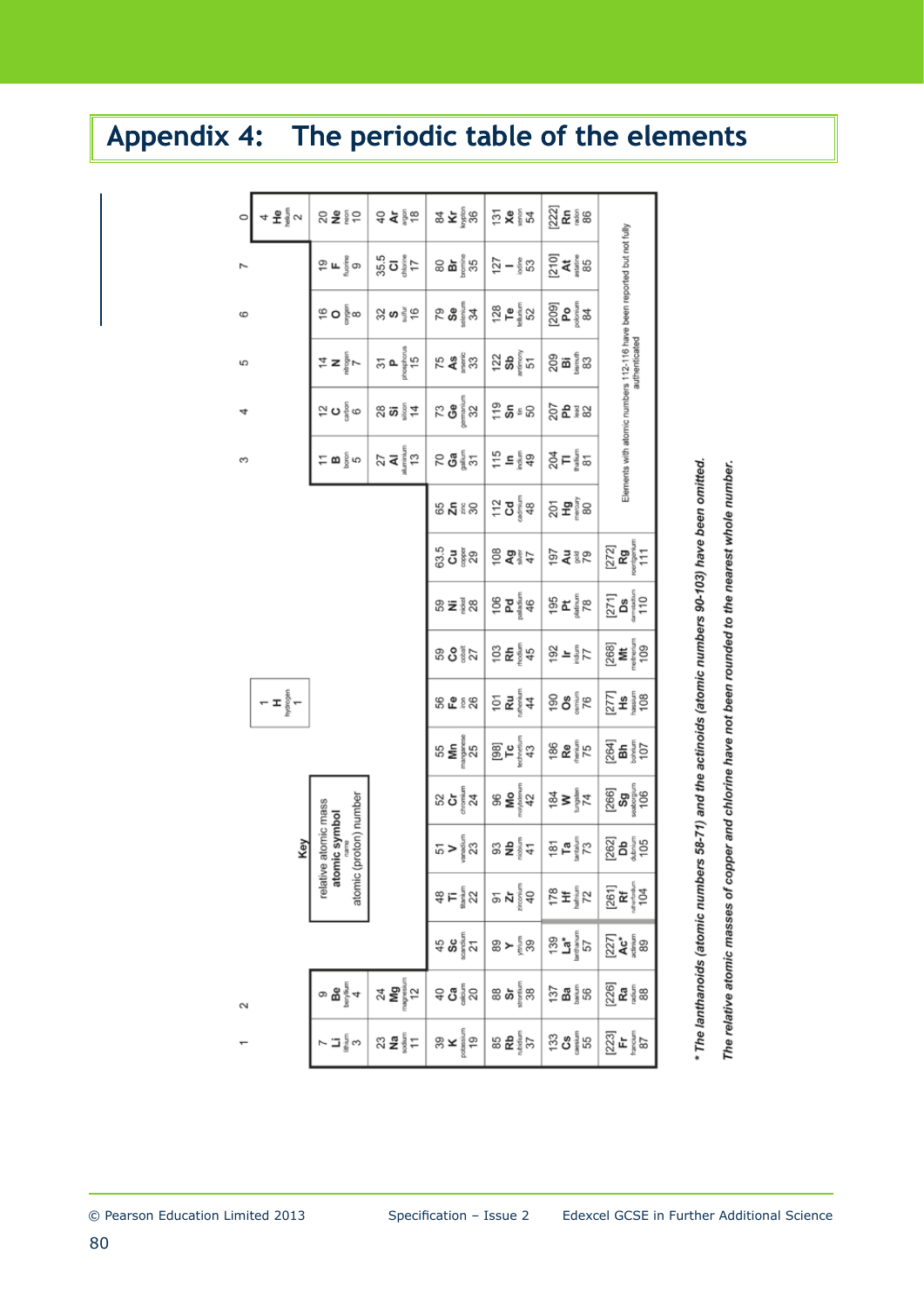### **Appendix 5: Controlled Assessment Record Sheet**

| l Centre Name:       | Centre Number:             |
|----------------------|----------------------------|
| l Teacher Name:      | Qualification Number:      |
| Qualification Title: | <b>Examination Series:</b> |
| l Candidate Name:    | Candidate Number:          |

One mark is required for each of the areas shown in Part A, Part B and Part C. The marks can either be for Part A, Part B and Part C from the same task or from different tasks relating to Units B3/C3/P3 for this GCSE. Centres must retain all parts of the task for moderation.

| <b>Part A - Planning</b> |                                                            |                | <b>Part B - Observations</b>                   |                                          |                         | <b>Part C - Conclusions</b>                |                                          |              |
|--------------------------|------------------------------------------------------------|----------------|------------------------------------------------|------------------------------------------|-------------------------|--------------------------------------------|------------------------------------------|--------------|
| <b>Marks from</b>        | <b>B3/C3/P3</b><br>delete as appropriate                   |                | <b>Marks from</b>                              | <b>B3/C3/P3</b><br>delete as appropriate |                         | <b>Marks from</b>                          | <b>B3/C3/P3</b><br>delete as appropriate |              |
| <b>Area</b>              | <b>Centre</b><br>mark<br>awarded                           | Max.<br>mark   | <b>Area</b>                                    | <b>Centre</b><br>mark<br>awarded         | Max.<br>mark            | <b>Area</b>                                | <b>Centre</b><br>mark<br>awarded         | Max.<br>mark |
| <b>Equipment</b>         |                                                            | $\overline{2}$ | <b>Primary</b><br>evidence<br>and<br>recording |                                          | 4                       | <b>Processing</b><br>evidence              |                                          | 4            |
| <b>Controls</b>          |                                                            | 6              | <b>Secondary</b>                               |                                          | $\overline{\mathbf{2}}$ | <b>Quality of</b>                          |                                          | 4            |
| <b>Hypothesis</b>        |                                                            | 4              | evidence                                       |                                          |                         | evidence                                   |                                          |              |
| <b>Risks</b>             |                                                            | 4              |                                                |                                          |                         | <b>Conclusions</b><br>based on<br>evidence |                                          | 6            |
| <b>Overall plan</b>      |                                                            | 4              |                                                |                                          |                         | <b>Evaluation of</b><br>conclusion         |                                          | 4            |
|                          |                                                            |                |                                                |                                          |                         | <b>Evaluation of</b><br>method             |                                          | 6            |
| <b>Total</b>             |                                                            | 20             | <b>Total</b>                                   |                                          | 6                       | <b>Total</b>                               |                                          | 24           |
|                          | <b>Total for Unit FASCA: Science controlled assessment</b> |                |                                                |                                          |                         |                                            |                                          |              |

#### **Declaration of authentication**

I declare that the work submitted for assessment is my own work and has been carried out without assistance, other than that which is acceptable under the scheme of assessment. The assessment complies with the rules requirements stated in the summary of conditions on pages 45-46 and 60-61.

Candidate signature

Teacher signature

Date final record sheet signed \_\_\_\_\_\_\_\_

By signing the above declaration, you agree to your controlled assessment task(s) being used to support Professional Development, Online Support and Training of both Centre-Assessors and Edexcel Moderators. If you have any concerns regarding this, please contact Science2011@edexcel.com.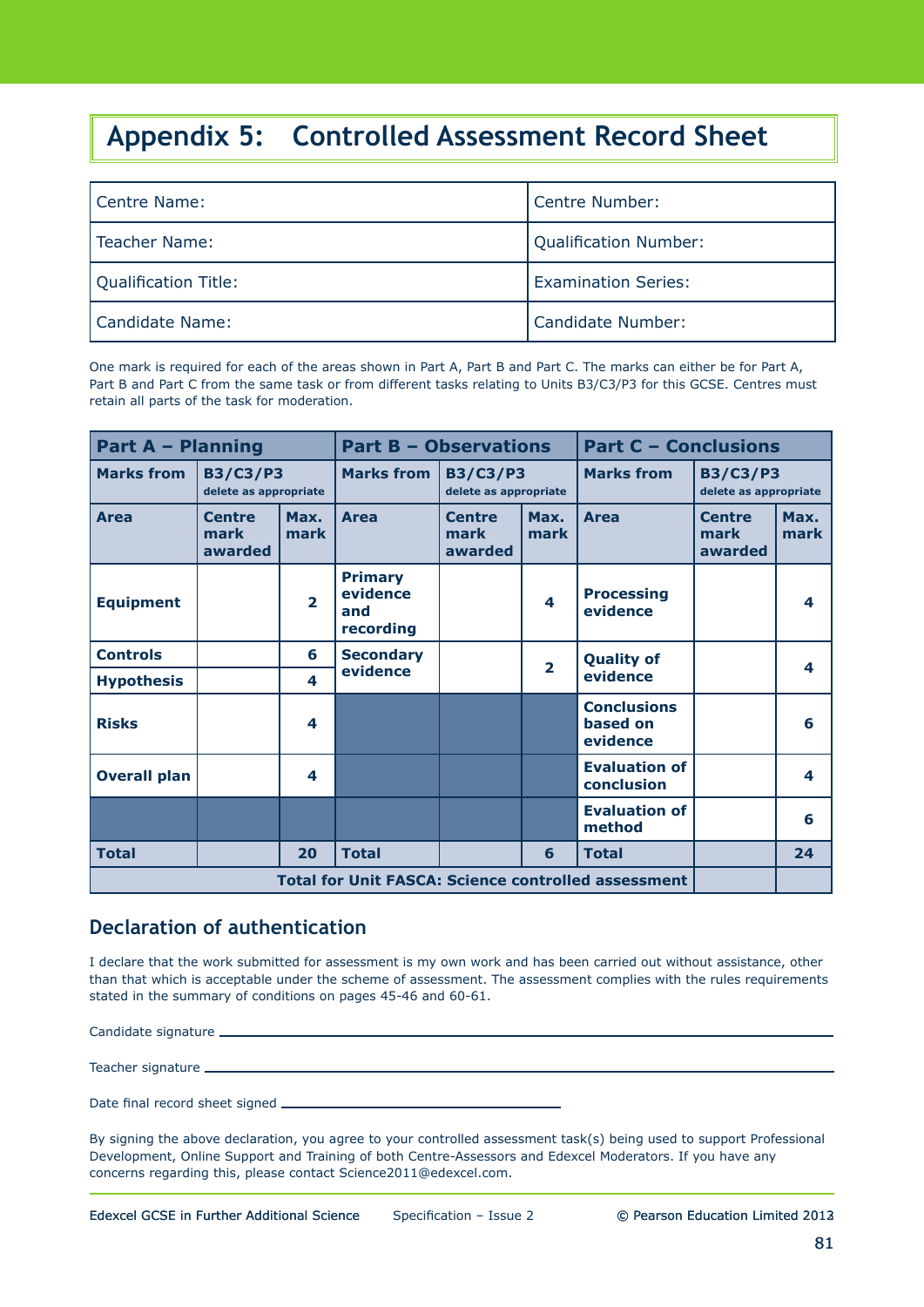## **Appendix 6: Physics formulae**

Formulae sheets will be given to students in their examinations. These will contain all the formulae from the unit which is being examined.

#### **The following formulae are from Unit P3**

| <b>Specification</b><br>reference | <b>Equation</b>                                                                                                          |
|-----------------------------------|--------------------------------------------------------------------------------------------------------------------------|
| 1.11                              | The relationship between electric charge, current and time:                                                              |
|                                   | charge (coulomb, C) = current (ampere, A) $\times$ time (second, s)                                                      |
|                                   | $Q = I \times t$                                                                                                         |
| 2.8                               | The relationship between voltage, current and resistance:                                                                |
|                                   | potential difference (volt, V) = current (ampere, A) $\times$ resistance (ohm, $\Omega$ )                                |
|                                   | $V = I \times R$                                                                                                         |
| 2.15                              | The relationship between power, current and voltage                                                                      |
|                                   | electrical power (watt, W) = current (ampere, A) $\times$ potential difference (volt, V)                                 |
|                                   | $P = I \times V$                                                                                                         |
| 2.16                              | Calculate electrical energy:                                                                                             |
|                                   | energy transferred (joule, J) = current (ampere, A) $\times$ potential difference<br>(volt, V) $\times$ time (second, s) |
|                                   | $E = I \times V \times t$                                                                                                |
| 3.4                               | Calculate speed                                                                                                          |
|                                   | speed $(m/s)$ = distance $(m)/time(s)$                                                                                   |
| 3.5                               | Calculate acceleration                                                                                                   |
|                                   | acceleration (metre per second squared, $m/s^2$ ) = change in velocity (metre                                            |
|                                   | per second, $m/s$ ) ÷ time taken (second, s)                                                                             |
|                                   | $a = \frac{(v - u)}{t}$                                                                                                  |
| 3.13                              | The relationship between force, mass and acceleration                                                                    |
|                                   | force (newton, N) = mass (kilogram, kg) $\times$ acceleration (metre per second<br>squared, $m/s^2$ )                    |
|                                   | $F = m \times a$                                                                                                         |
| 3.14                              | The relationship between mass, weight an gravitational field strength                                                    |
|                                   | weight (newton, $N$ ) = mass (kilogram, kg) x gravitational field strength<br>(newton per kilogram, N/kg)                |
|                                   | $W = m \times g$                                                                                                         |
| 4.4                               | The relationship between momentum, mass and velocity                                                                     |
|                                   | momentum (kilogram metre per second, kg m/s) = mass (kilogram, kg) $x$<br>velocity (metre per second, m/s)               |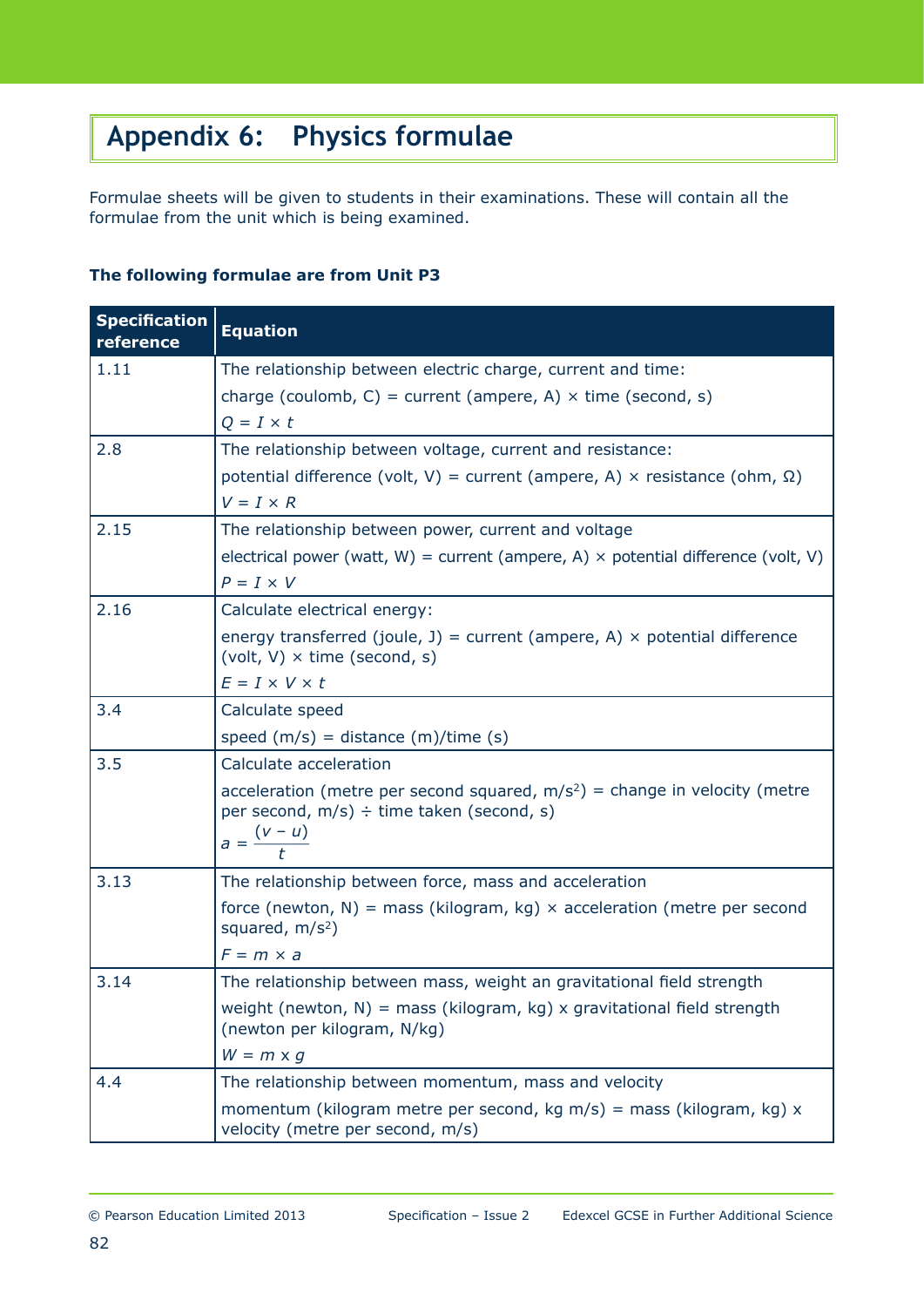| <b>Specification</b><br>reference | <b>Equation</b>                                                                                                                                                      |
|-----------------------------------|----------------------------------------------------------------------------------------------------------------------------------------------------------------------|
| 4.9                               | Calculate the momentum conservation for a two-body collision (in<br>one dimension only)                                                                              |
|                                   | force (newton, $N$ ) = change in momentum (kilogram metre per<br>second, kg m/s) / time (second, s)                                                                  |
|                                   | $F = (mv - mu) / t$                                                                                                                                                  |
| 4.10                              | The relationship between work done, force and distance.                                                                                                              |
|                                   | work done (joule, J) = force (newton, N) $\times$ distance moved in the direction<br>of the force (metre, m)                                                         |
|                                   | $F = F \times d$                                                                                                                                                     |
| 4.13                              | The relationship between power, work done and time taken<br>power (watt, $W$ ) = work done (joule, J) / time taken (second, s)                                       |
|                                   | $P = \frac{E}{t}$                                                                                                                                                    |
| 4.15                              | Calculate potential energy                                                                                                                                           |
|                                   | gravitational potential energy (joule, J) = mass (kilogram, kg) $\times$<br>gravitational field strength (newton per kilogram, N/kg) × vertical height<br>(metre, m) |
|                                   | $GPE = m \times q \times h$                                                                                                                                          |
| 4.16                              | Calculate kinetic energy:                                                                                                                                            |
|                                   | kinetic energy (joule, J) = $\frac{1}{2}$ x mass (kilogram, kg) x velocity <sup>2</sup> ((metre/<br>second) <sup>2</sup> (m/s) <sup>2</sup> )                        |
|                                   | $KE = \frac{1}{2} \times m \times v^2$                                                                                                                               |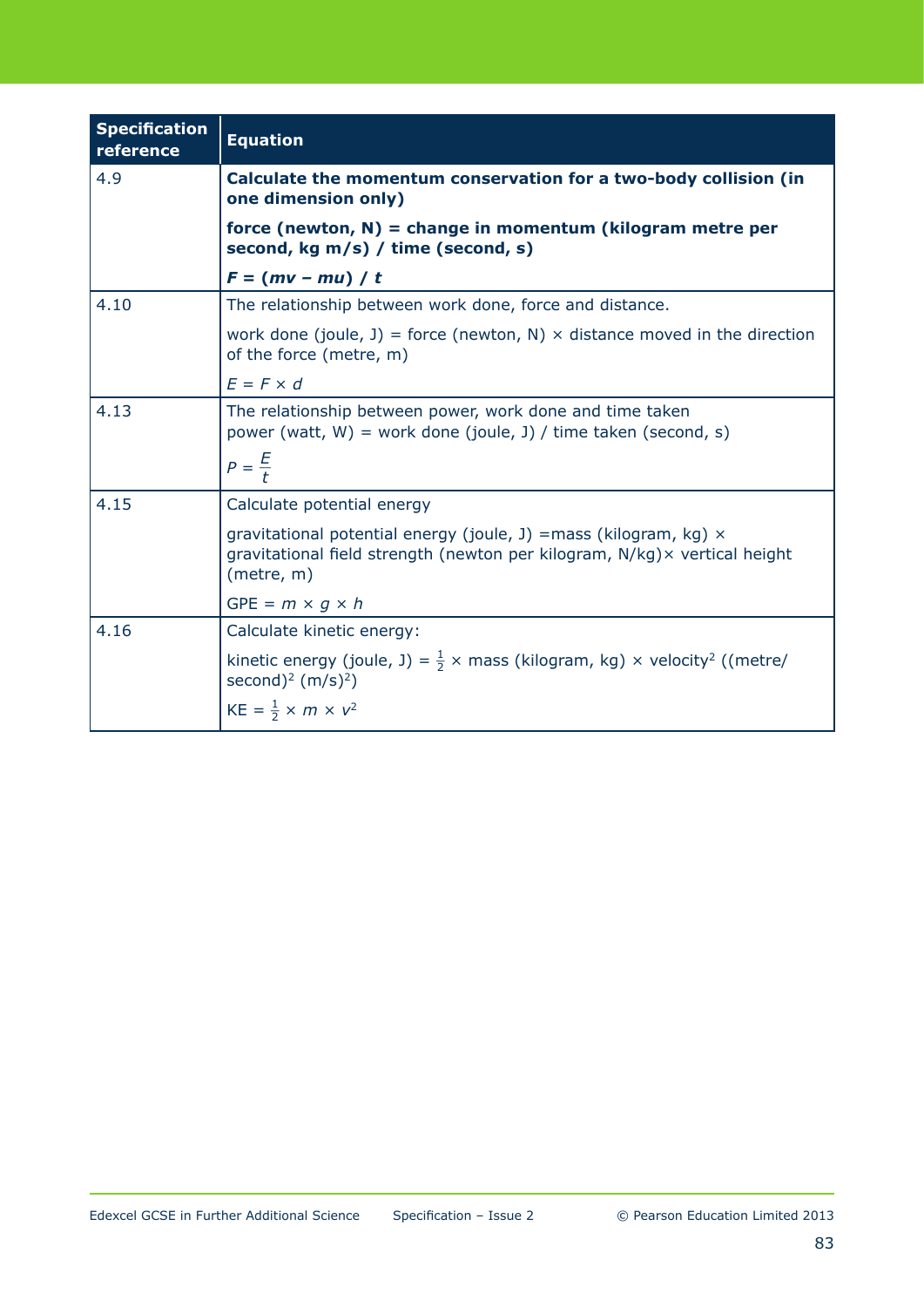### **Appendix 7: Certification and cash-in**

#### **Certification and cash-in rules**

Certification for the GCSE in Further Additional Science may be claimed in June providing all of the contributing units have been entered and assessed.

#### **Externally assessed components**

There is one unit code for any common external units.

The result of an external unit can only count towards one qualification. For example, if the result for 5BI3F (Unit 3 foundation tier) is used towards GCSE in Further Additional Science (2SF01), this same unit result cannot be used towards GCSE in Biology (2BI01), or vice versa.

ma100413G:\LT\PD\GCSE Linear\UG035188\_GCSE\_Lin\_FAddSci\_Issue\_2\ 03\_UG035188\_GCSE\_Lin\_FAddSci\_Issue\_2\_055-086.indd-94/0